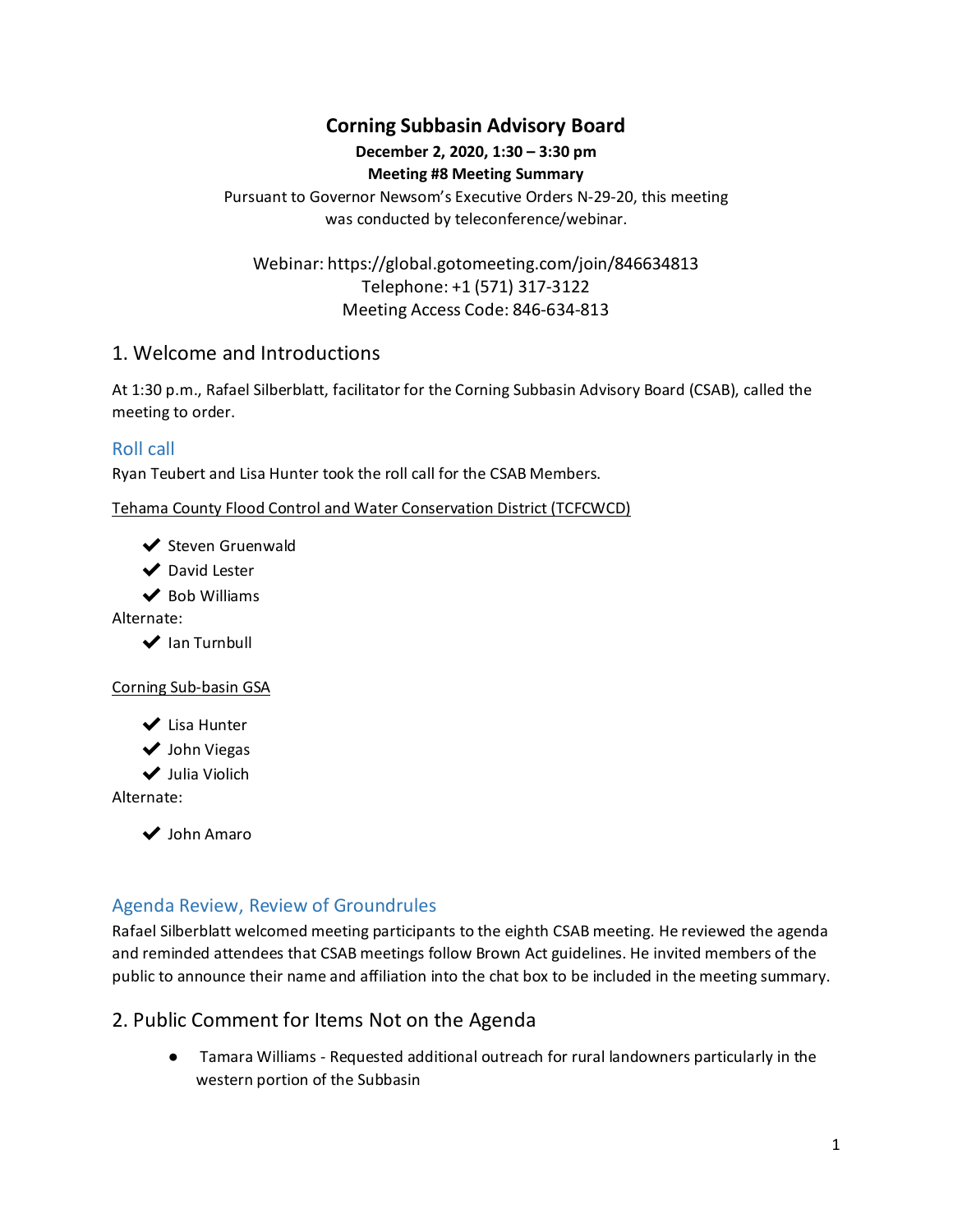- Jaime Lely Concerned regarding the lack of advertising regarding an upcoming outreach opportunity for Glenn County
	- o Lisa Hunter Upcoming outreach opportunities are for Colusa Subbasin, not related to Corning GSP

## 3. Action Item: Approval of the Meeting Summary

A comment was made by Tamara Williams that the November CSAB meeting summary should be edited to make it clear that she is from but doesn't live in the Corning Subbasin. Lisa Hunter made the motion: *The CSAB approves the CSAB November Meeting Summary with the edit noted by Tamara Williams*. John Viegas seconded the motion. Mr. Silberblatt opened discussion on this motion. Hearing no comments from CSAB board members, he called a vote.

Roll call vote:

Tehama County Flood Control and Water Conservation District (TCFCWCD)

- David Lester Aye
- Bob Williams Aye
- $\bullet$  Steven Gruenwald Aye

Corning Sub-basin GSA

- $\bullet$  Lisa Hunter Aye
- John Viegas Aye
- Julia Violich-- Aye

The Board unanimously approved the motion with a 6-0 vote.

## 4. GSA Updates

Ryan Teubert and Lisa Hunter reported to the CSAB on the TCFCWCD and Corning Sub-basin GSA (CSGSA) activities, respectively.

Tehama County GSA (Ryan Teubert)

- Board of Directors approved the Corning Subbasin Sustainability Goal description with the edits made by the Tehama County Groundwater Commission on 11/16/20
- There will be a Groundwater Commission meeting on 12/9/20 at 8:30am
- New website launched: [tehamacountywater.org](https://tehamacountywater.org/)
- Tehama County Flood Control and Water Conservation District will host a webinar on 12/9/20 at 6pm regarding SGMA and basin setting information:
	- <https://tehamacountywater.org/updates/2020/12/01/online-public-workshop-december-9-2020-6/>
- Interbasin coordination is underway

Corning Sub-basin GSA (Lisa Hunter)

- Board of Directors approved the Corning Subbasin Sustainability Goal description with the edits made by the Tehama County Groundwater Commission and approved the 2021 meeting schedule on 11/10/20. Board will continue to meet every other month. The next meeting is 1/13/21
- The Consensus Building Institute (CBI), under a DWR Facilitation Support Services grant, is providing additional outreach support; the team developed a general SGMA flyer for the basin that is being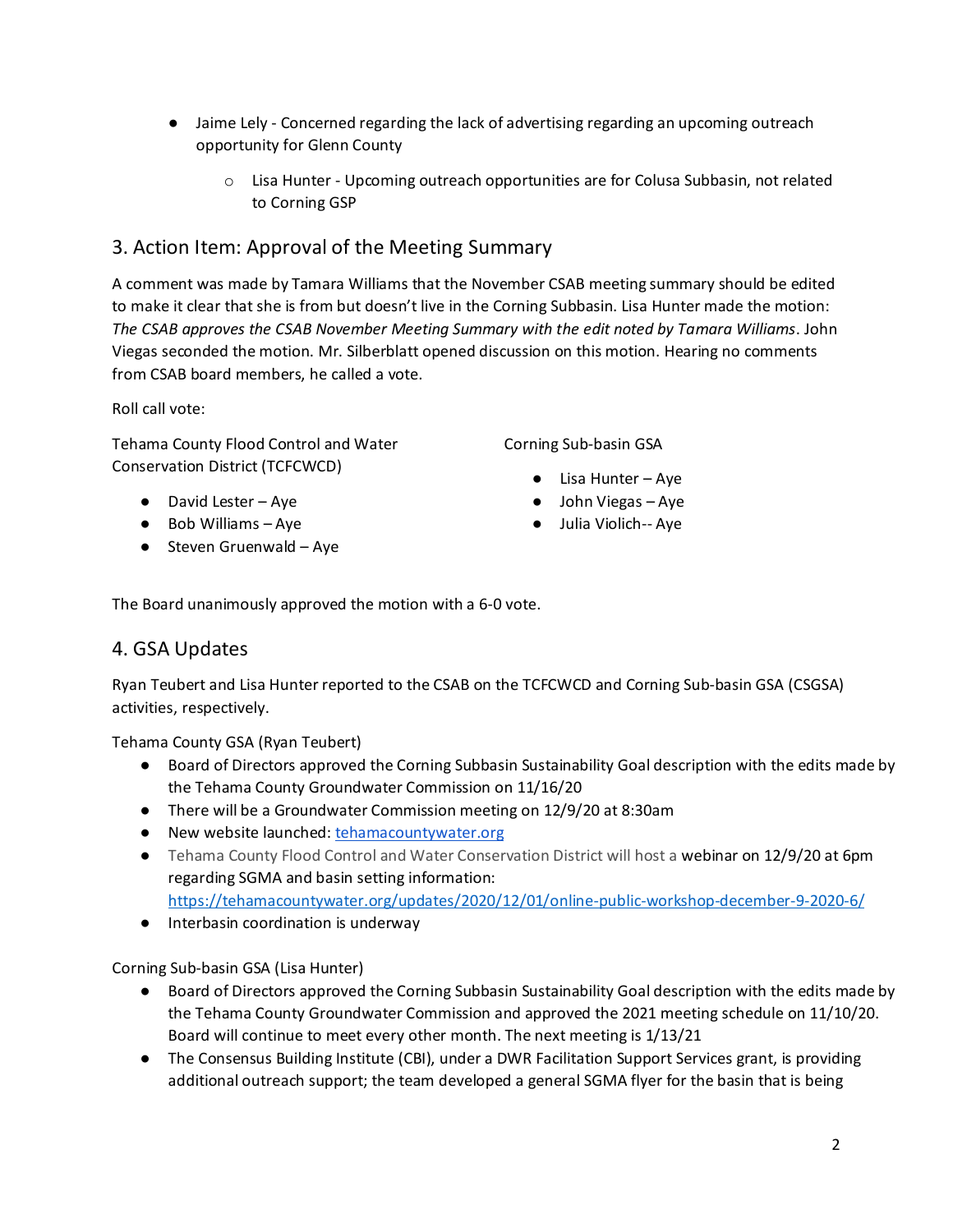distributed to Subbasin stakeholders, and is posted on the Corning Subbasin GSP website [\(https://www.corningsubbasingsp.org/\)](https://www.corningsubbasingsp.org/)

● Technical support services – moving forward, drilling of new monitoring well cluster to commence in January

Interbasin Coordination (Lisa Porta)

- CBI is facilitating interbasin coordination and has developed a website hosted by Butte County that shows participating GSAs and updates on efforts: [https://www.buttecounty.net/waterresourceconservation/Sustainable-Groundwater-Management-](https://www.buttecounty.net/waterresourceconservation/Sustainable-Groundwater-Management-Act/Inter-basin-Coordination)[Act/Inter-basin-Coordination.](https://www.buttecounty.net/waterresourceconservation/Sustainable-Groundwater-Management-Act/Inter-basin-Coordination) Interbasin coordination efforts will include sharing sustainability targets and modeling efforts at subbasin boundaries.
	- $\circ$  Lisa Hunter This interbasin group is not a decision-making body, the purpose is to make sure the GSPs are aligning, particularly at boundaries between Subbasins, and to coordinate on technical work.
		- Lisa Porta the information developed during interbasin coordination will be shared with respective GSAs for future decision making.
			- Tamara Williams It is encouraging to see coordination between the various GSAs

## 5. Open Discussion on GSP Sections and Feedback

Lisa Porta – Provided an overview of the GSP sections, the process for public review, and an in-depth review of Section 1 (Introduction) and Section 2 (Plan Area). The Corning GSP website includes meeting materials, timeline, outline and draft sections.

Rafael opened comments to the staff, CSAB, and the public. General comments and input are summarized below. Section-specific comments are attached in a table to this meeting summary.

- Ian Turnbull How will you handle written comments?
	- o Lisa Porta We are compiling comments and addressing them in their respective sections.
		- Ian Turnbull I meant, how are you incorporating comments in this meeting that were submitted by CSAB members in writing beforehand?
			- Lisa Porta CSAB members are welcome to summarize their comments, but we were not planning on reading through all the comments at this time.
- Ryan Teubert– Will there be a table showing all comments and how they were addressed?
	- $\circ$  Lisa Porta Yes, we intend to track comments in that way. We have also responded directly to some individuals who submitted comments. A comment tracking spreadsheet will be included in the GSP.
- Tamara Williams Is there a comment form for the public?
	- $\circ$  Lisa Porta No, we are not soliciting written comments from the public at this time but you can always provide comments through your GSA representatives.
		- Tamara Williams When is the deadline for substantive public comments for these sections?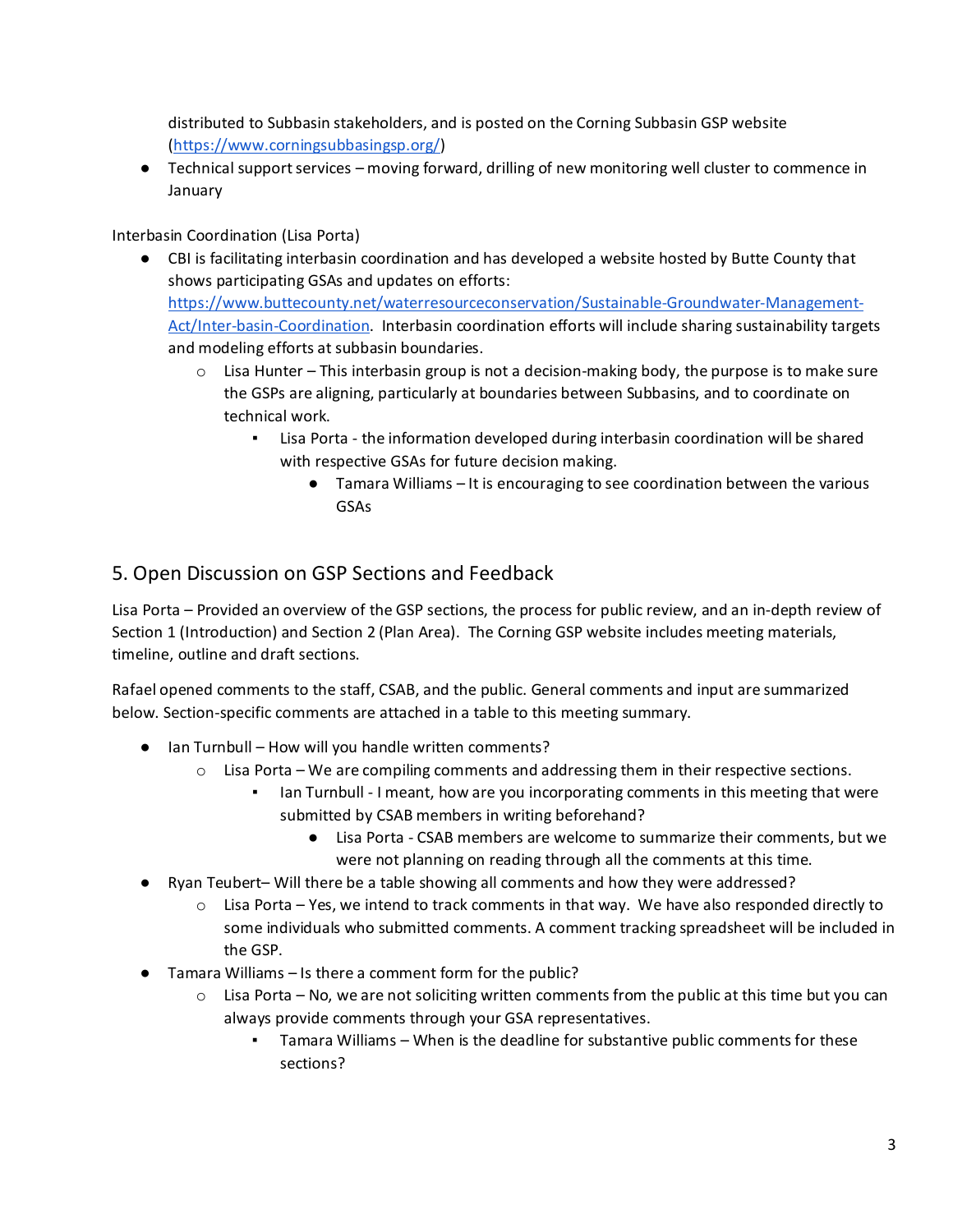- Lisa Porta The public can follow the Advisory Board timeline (i.e., comments due 12/4/20 for sections 1 and 2). However, these are initial draft sections, and we will solicit further public comment when the full draft GSP is developed.
- Ian Turnbull It seems like things are on the right track.
- Dave Lester This discussion will likely get more lively when we get into water budget/use.
	- o Lisa Porta Agreed, the next CSAB meeting (January 6) will likely prompt more comments.

## 6. Next Steps

Lisa Porta provided an overview of upcoming CSAB meetings and topics.

Bob Williams made the motion: Approve the 2021 CSAB meeting schedule through September 2021. John Viegas seconded the motion. Mr. Silberblatt opened discussion on this motion. Hearing no comments from CSAB board members, he called a vote.

Roll call vote:

Tehama County Flood Control and Water Conservation District (TCFCWCD)

- David Lester Aye
- Bob Williams Aye
- $\bullet$  Steven Gruenwald Aye

Corning Sub-basin GSA

- $\bullet$  Lisa Hunter Aye
- John Viegas Aye
- John Amaro-- Aye

The Board will continue to meet on the first Wednesday of the month from 1:30-3:30pm.

Ms. Porta provided an overview of the GSP section review process, including the dates for when draft sections will be made available, when they will be discussed and when comments will be due. The goal is to square away background information before focusing on the Sustainable Management Criteria.

## 7. Adjourn

Rafael Silberblatt thanked Lisa Porta, CSAB members, and the public for participating in this great discussion and adjourned the meeting at approximately 2:30 pm.

### Meeting Participants

#### CSAB Members

- Lisa Hunter, Corning Sub-basin GSA
- John Viegas, Corning Sub-basin GSA
- Julia Violich, Corning Sub-basin GSA
- John Amaro, Corning Sub-basin GSA alternate
- Steven Gruenwald, Tehama County Flood Control and Water Conservation District (Private Citizen)
- David Lester, Tehama County Flood Control and Water Conservation District (Groundwater Commissioner)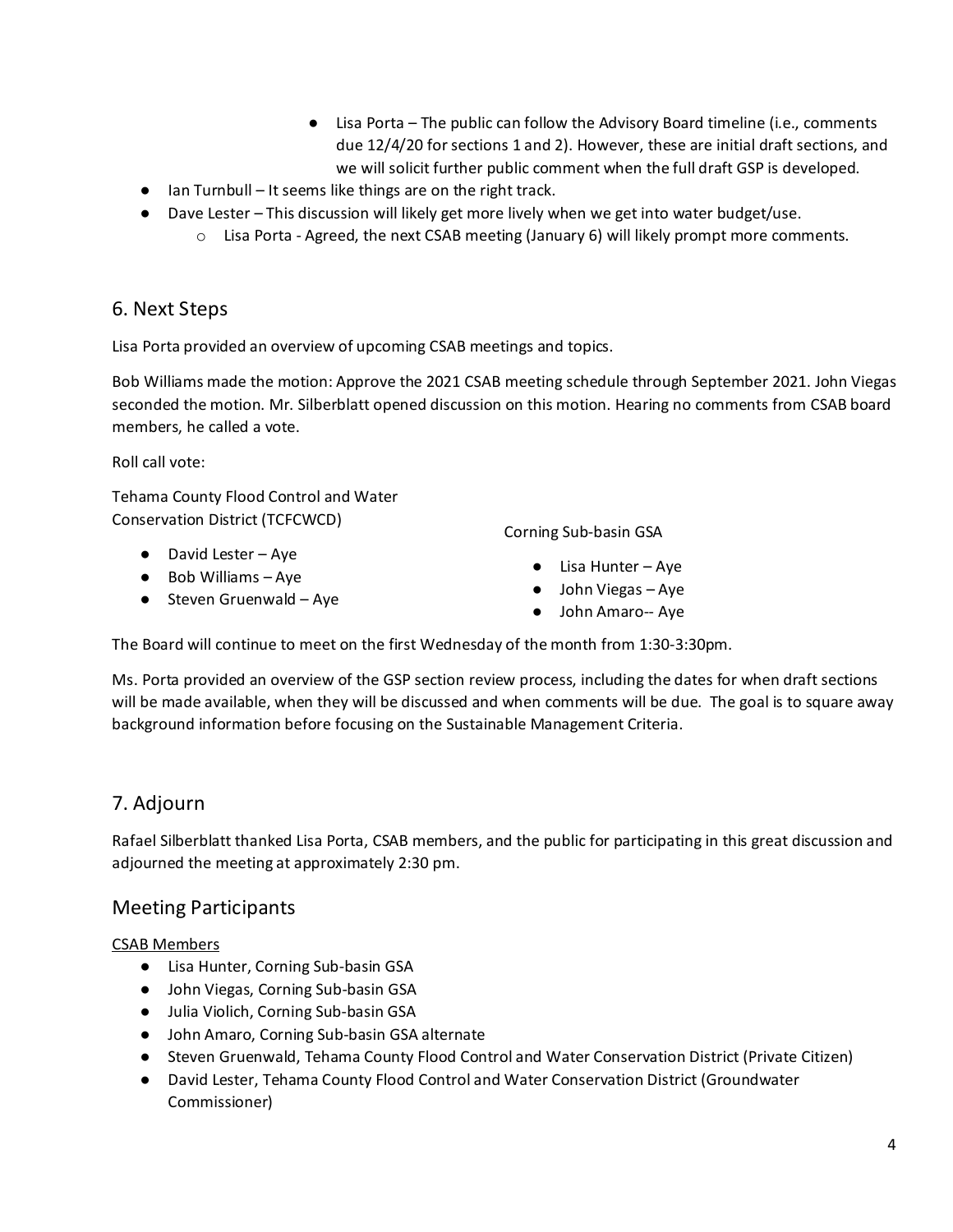- Bob Williams, Tehama County Flood Control and Water Conservation District (Board Member)
- Ian Turnbull, Tehama County Flood Control and Water Conservation District Alternate

#### **Other Participants**

- Delbert David, Member of the Public
- Erin Smith, DWR Northern Region
- Holly Dawley, GCID (Corning Sub-basin GSA Staff)
- Jaime Lely, Landowner
- John Leach
- Kristina Miller, City of Corning
- Mariana Rivera-Torres, CBI
- Mary Fahey, Colusa Groundwater Authority
- Matt Hansen, domestic well owner and Tehama County resident
- Peter Knight
- Stephanie Horii, CBI
- Tamara Williams, Landowner
- Todd Hamer
- Ryan Teubert, TCFCWCD
- Nichole Bethurem, TCFCWCD

Consultants and Project Team

- Lisa Porta, Montgomery & Associates
- Pete Dennehy, Montgomery & Associates
- Rafael Silberblatt, Kearns & West